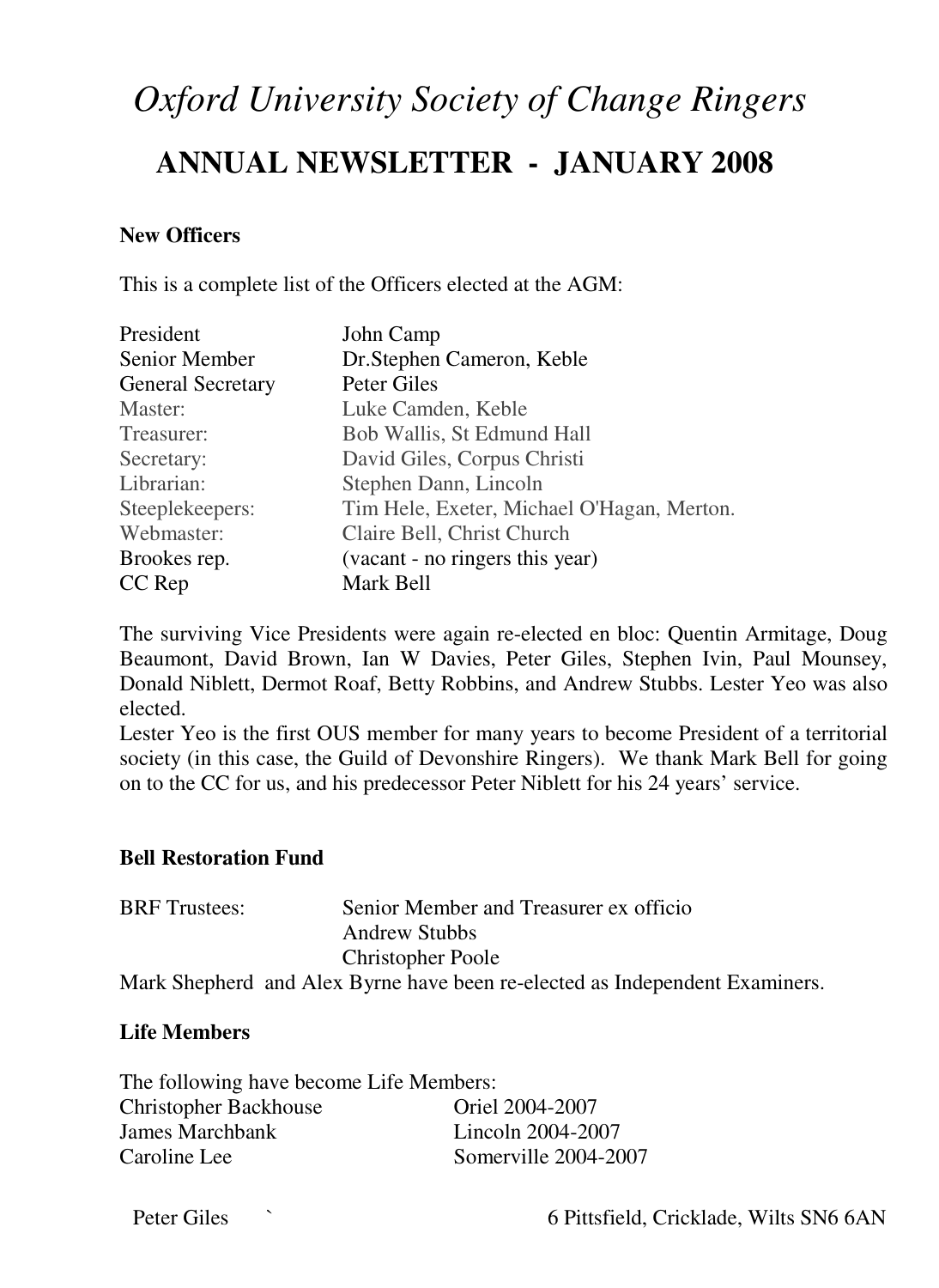# **St Cross**

Last year we announced a project to refurbish the bells of St Cross. Sadly, the church has now applied to be made redundant. At this stage we have no idea what will happen, but have registered our interest with the Archdeacon.

# **2008 Annual Dinner**

The 2008 OUSCR Annual Dinner will take place on Saturday 2nd of February, at 7.00 for 7:30pm. Following the success of last year's dinner, it will once again be at Harris Manchester. The guest speaker will be Mark Humphreys and the OUS speaker will be Martin Cansdale. The Church Guest will be Fr John Hunwicke, the new Priestin-Charge at St Thos, and the OS Guest will be Bernard Stone.

Tickets are now on sale for £49 to include champagne reception, wine and port. The menu is: Celeriac Soup with Parsnip Chips & Parmesan; Tournedos of Venison with Smoked Bacon & Wild Mushrooms or Wild Mushroom 'Pithivier' (vegetarian option); Apple Pie and Cream; Cheese Board; and Coffee & Mints.

As usual, there will be pre-dinner drinking on the preceding Friday evening, ringing on Staurday and coffeee on Sunday morning. To book your tickets, please send a cheque payable to "OUSCR DinnerCommittee" to: Luke Camden, Keble College, Oxford OX1 3PG, enclosing a SAE, details of any dietary requirements, and seating preferences. The closing date for tickets is  $20<sup>th</sup>$  January.

## **Newsletter Account**

There remains enough in the funds for maybe three years' more letters. If you wish to contribute to its survival, please make your cheque payable to `Mr P Giles`.

## **Meeting Dates in 2008**

The Society's business meetings are held on Mondays, and customarily take place in Exeter College. Please confirm the venue in advance. TGM dates - the first Monday in term. Jan 14th, April 21st and Oct 13<sup>th</sup>. AGM date - Monday, Dec 1st

## **Society Ties**

We are down our last three. I shall hold the price to £3.00 each for the first two to go, and then hope the last one acquires rarity value. Available from the General Secretary.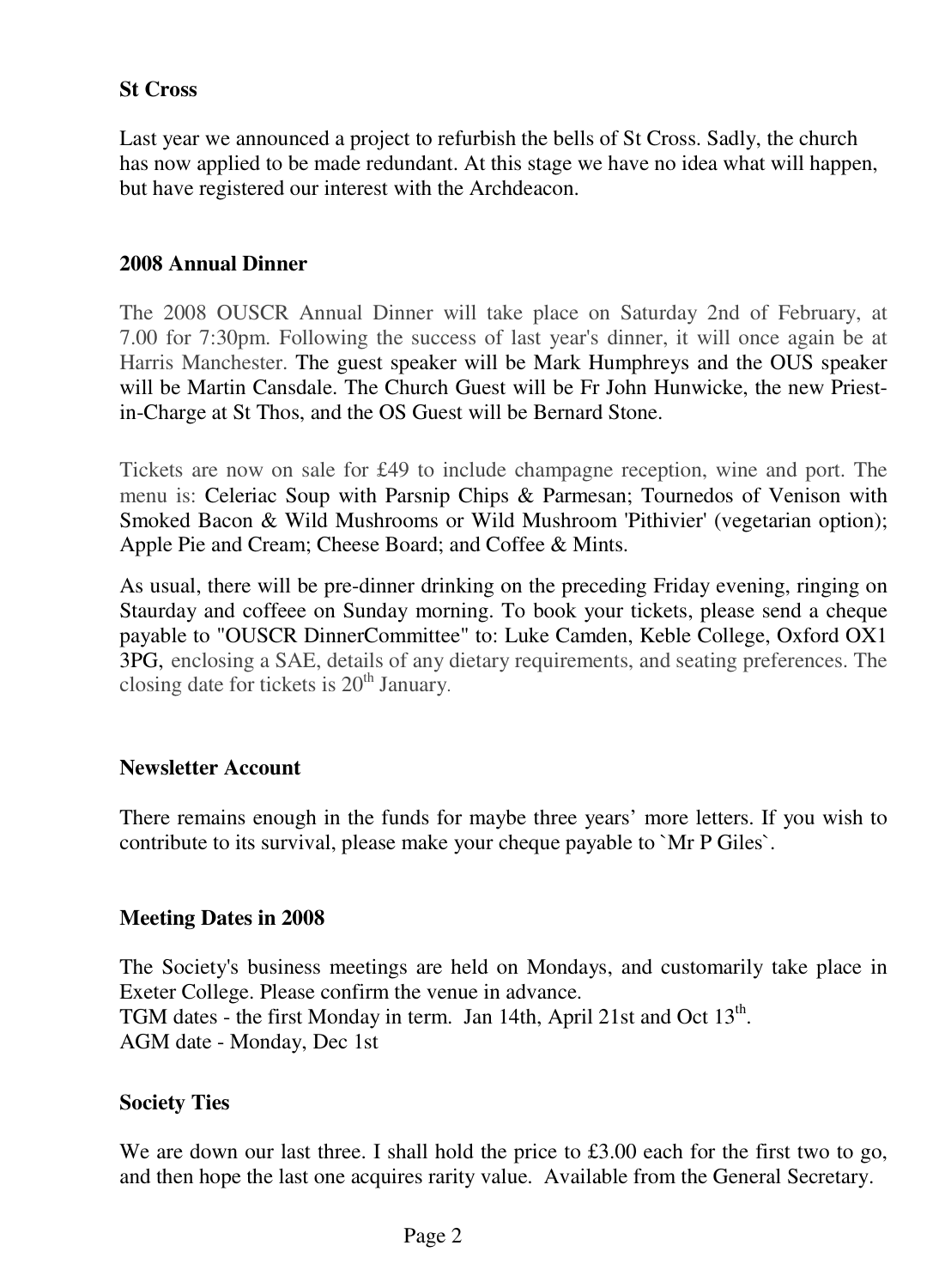# **The Annual Tour**

The OUS Tour will be based in Sheffield in 2008. Around 35 members of the society from current residents to grizzled 'badgers' are expected to attend. If you have not been on the tour before, or not been for a few years, please do not feel intimidated about joining us, even if only for a couple of days. It is a very civilised occasion and the mix always benefits from a leavening of new (or not-so-new) faces.

Meeting on Easter Sunday 23 March the tour proper runs for 4 days from Monday 24 March – Thursday 27 March. Some usually stay over the Thursday night as well before travelling home on Friday. Travel will be by coach with 5 or 6 towers per day on relaxed timings with plenty of opportunity to stroll around the towns we visit or socialise according to taste.

The itinerary is not yet confirmed but provisionally I expect to spend two days in and around South Yorkshire, one day in the East Riding and one day in the Peak District. Towers will be a mix of 8s, 10s and 12s. The standard of ringing on recent tours has been high the opportunity to sample excellent bells with a capable band makes the OUS tour an event not to be missed.

Budget accommodation for the 'children' has been booked on a scout hall floor and is priced at £3 per night. A group booking has been made for 'Badgers' at the Cutlers Hotel, priced at £67 per night B&B for single rooms or £80 per night for double or twin rooms. Although costing more than the very good value deals negotiated in the past couple of years this is still more than reasonable in the context of today's prices for a city centre location. There will also be a charge for coach hire and tower donations, and clearly the more people attend the less each of these will be per head.

There are plenty of local amenities in the form of real ale pubs and a variety of Indian and other restaurants. Excellent transport links are available from Sheffield Rail station with intercity trains from London, Transpennine from Manchester and cross country services from Birmingham, the South West and North East. The city is also served by the National Express coach network. Discounted car parking is available for hotel residents at £5.60 per 24 hours.

Full details will be available at the Dinner and will also be disseminated on the website and by email. If these media fail to reach you then you can contact me on 07738 549 471 or by post at the address below to book your place.

## PETER ELLIOTT

8 Bolston Road Worcester WR5 2JE

Updated details of towers etc will be posted to the main website and the bulletin list.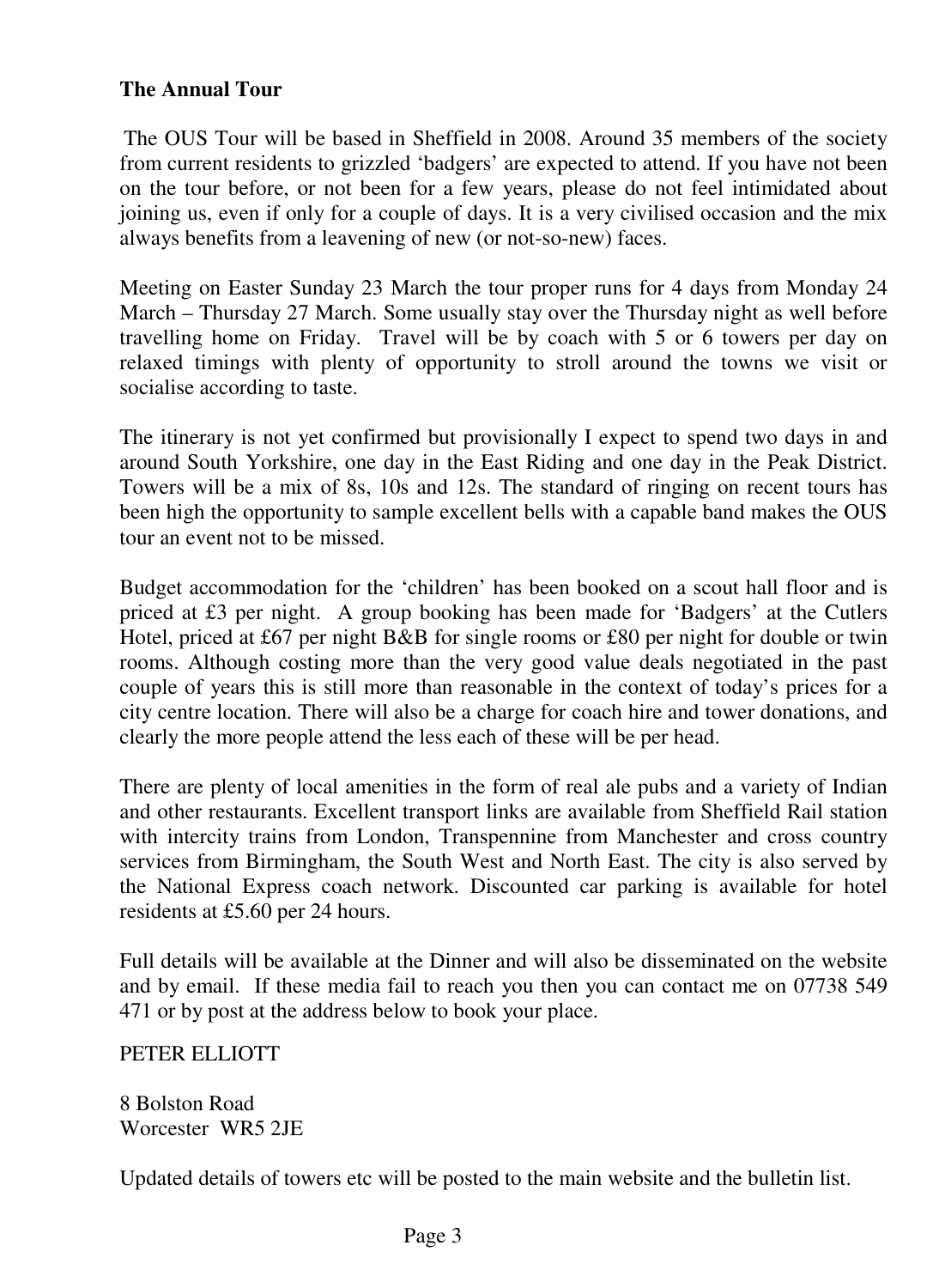# **The Society's History**

Congratulations to John Lonsbrough on wearing out his copy of the History and having to order a replacement. We hesitate to imagine what can do this to such a solid production, but in the circumstances we are very grateful. If you can manage to be so heavy-handed, please send your cheque for £30.00 per copy (incl. postage and package), made out to 'OUSCR History', to the general secretary.

# **Address List**

The General Secretary maintains the Society's address list, of nearly 330 members. Over half are now on email. If you would like a copy of the list, either electronically or on paper, please ask.

Email addresses are held on the website and by the secretary, but the master list is maintained by John Camp for use on the bulletin board.

24 members are currently lost. If you can help us trace any of the following, we would be grateful:

Catherine Bannister, Robert Bruce, Rosemary Clark, Frances E Collins, Paul Crane, Lindy Ellis, Peter Gray, Andre Gren, Sally Hawksworth, Douglas Hird, Anne Lambert, Andrew J Loveland, Jeremy McCabe, James Milford, Melanie Milan, JD Mozley, David Newman, Simon Plackett, Nigel Sheppard, Richard Tapper, C Turnbull, AJ Vincent, Jonathan Wilson and Richard Wilson.

We now face the annoying position of members going onto email then changing their email addresses without telling us. Please don't be one of them!

# **The OUS Online**

The OUS now has not only a website http://www.users.ox.ac.uk/~ouscr but an online peals database http://www.ouscr.org.uk/peals/ ,a badgers' area http://myweb.tiscali.co.uk/ousgensec/ and a bulletin board. Please join this by contacting ouscr-admin@bellringers.net. and help the Society by cutting down the number of paper newsletters.

Badger's World holds all the content of the Newsletters since 1994, and lists of Masters, dinners, tours etc. If you have anything you would like to be added, or ideas for extra sections, please let me know.

Since the paper newsletter has a life expectancy of three years, please take note of this!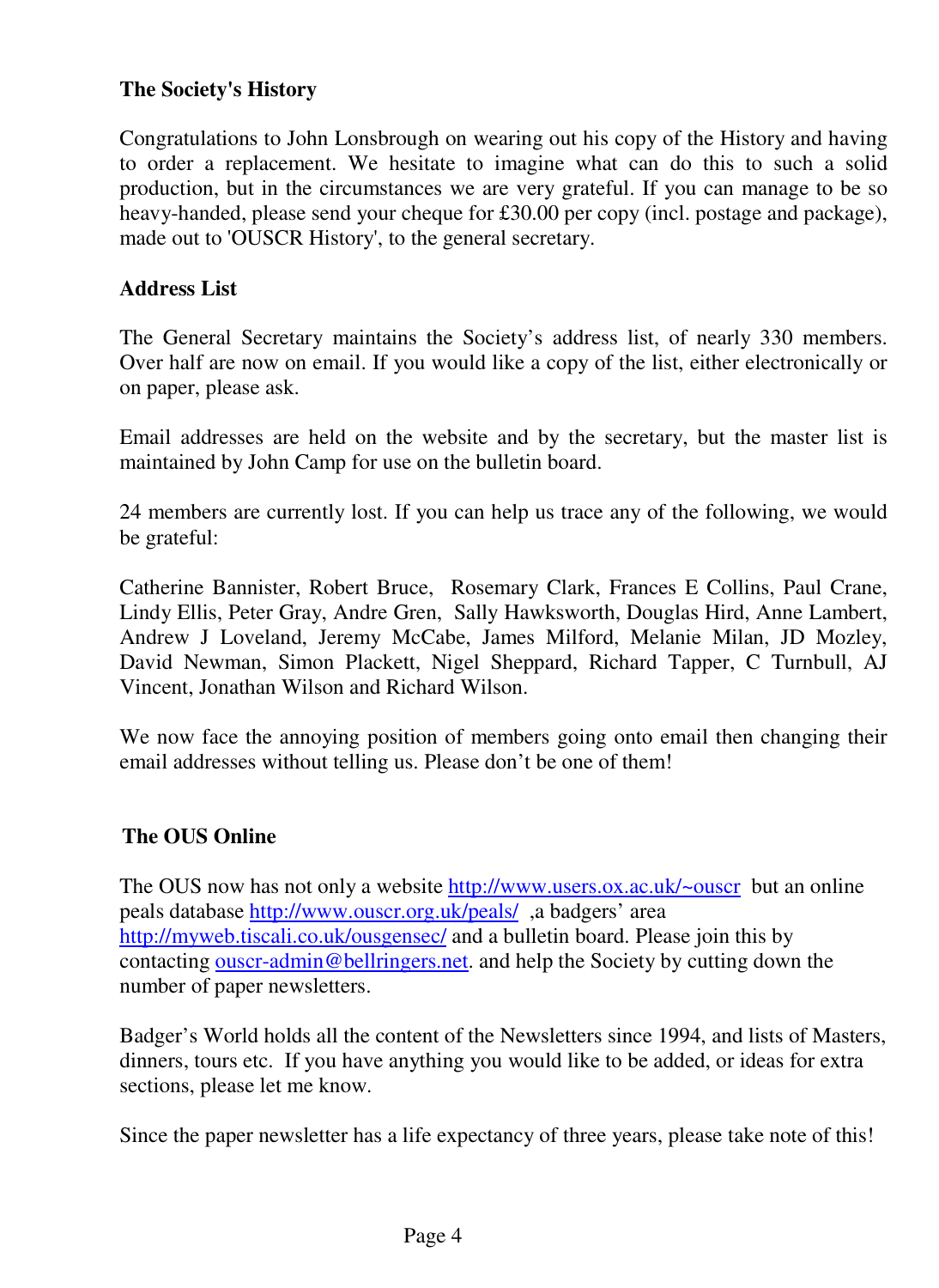## **Residents' Review**

*Simon Bond, the immediate past Master,writes:* 

2007 has seen continued success for the OUS with a good level of attendance seen at both practices and service ringing. Practices continue to follow the normal schedule – the main practice at Mary Mag on a Tuesday usually attracts over 20 ringers and provides opportunity for all of our members to ring at their level on 6, 8 or 10. St Thos practices on alternate Mondays have seen lower attendance allowing for those wishing to advance to get plenty of rope time. St Cross practices took place in Hilary and Trinity terms to give our 6-bell ringers more chance to progress. Service ringing also follows its usual format with at quarter peal at St Thos, or St Cross open ringing, followed by Mary Mag. Alternate weeks then see either St Ebbe's in the morning or SMV and New College in the evening. A healthy number of learners have been attending practices on Wednesdays at Mary Mag and their progress has impressed those involved with teaching.

As a demonstration of the commitment shown by members, 40 tower bell quarter peals were scored during the year ranging from Plain Bob Doubles up to Spliced Surprise Royal and including many personal firsts on the way. 10 quarter peals have also been scored in hand as a result of a much increased level of interest in handbell ringing by residents.

Peal ringing has continued to be successful with 16 OUS peal being scored this year as well as 4 STS. I extend my thanks to the Badgers who have helped us score an assortment of Triples, Major, Caters and Royal methods and Mary Mag and St Thos. Particular congratulations are extended to those who scored their first peal or first as conductor this year. A resident handbell peal was also scored being the first since 2004, first in hand for two of the band and first in hand as conductor.

The termly 12 bell practices have been somewhat variable. Poor attendance at Reading in Hilary led to a productive, if somewhat deficient in number, 10 bell practice. The practice in Trinity at Amersham and Michaelmas at Reading saw far better attendance allowing Stedman Cinques and Cambridge Maximus to be rung.

Additional items in the calendar include the termly outings. The joint outing with the CUG in Hilary took us to London, the Trinity term summer outing to the area around Hook Norton, and the Michaelmas freshers' outing to towers around Witney. The tour to Exeter was attended by 13 residents reinforcing our relationship with old members. Other popular events included May Morning ringing at SMV and the SUA in Bristol where the OUS were victorious in both the 6 and 8 bell competitions.

Outside of ringing, the OUS's social side continues to thrive. Relationships with other university societies remain strong with residents attending dinners in Cambridge and London amongst others. Our own dinner was of course well attended by residents and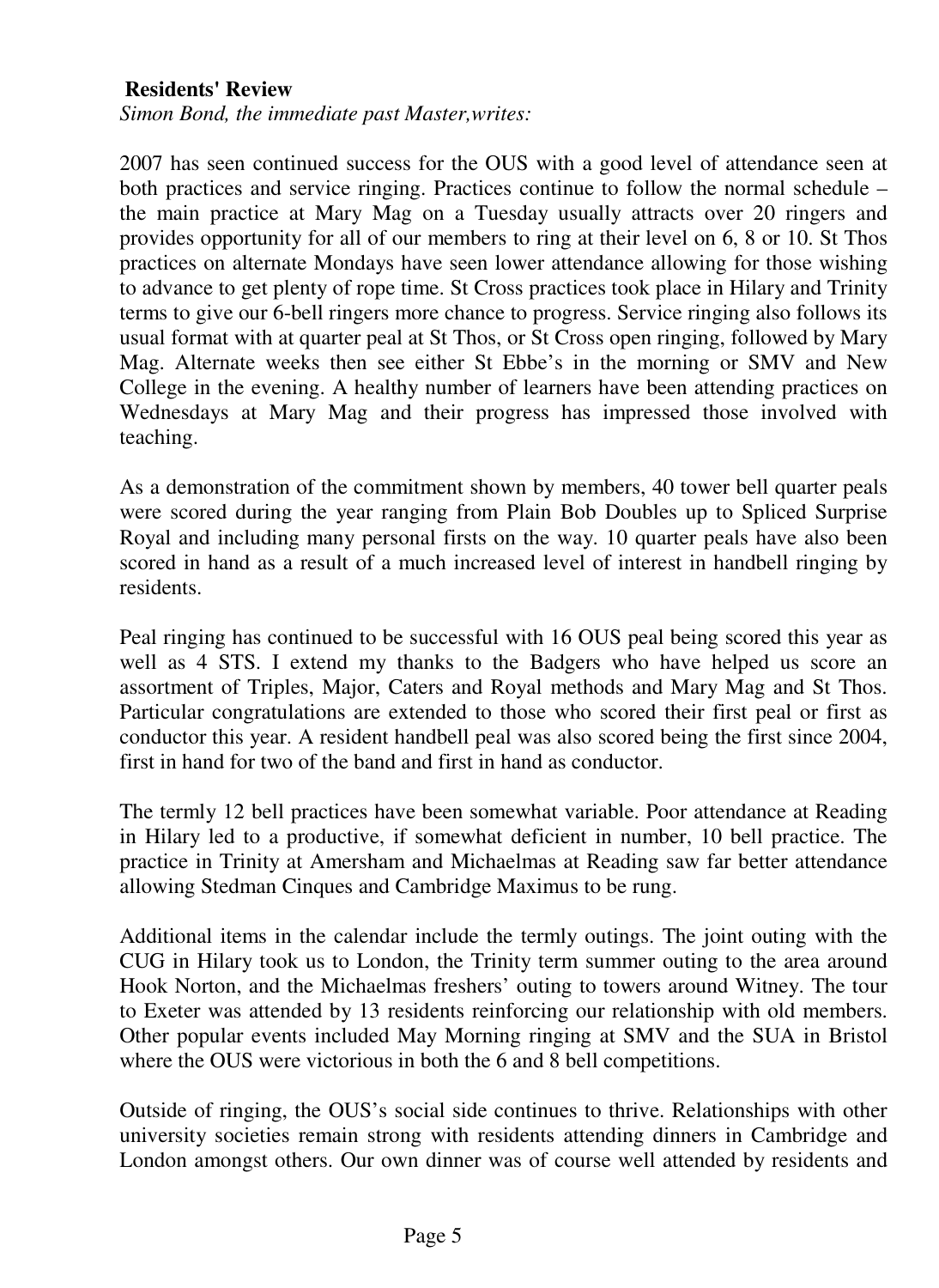badgers alike. Cheese and Wine parties at the end of term continue to be well-attended and provide a well deserved chance to unwind. The pancake party on Shrove Tuesday was also enjoyed by a large group. A number of members have completed the Ringroad this year so it's probably safe to assume that the drinking reputation of the OUS is in good hands.

I would like to extend my thanks to all the residents, and particularly the members of the committee, for their help in making this year as successful as it has been. I would also like to wish Luke and his committee all the best for the continued success of the society.

# **Members' News**

**Revd G.H. Paton** (Wadham, 1941) writes: for years, I haven't been able to climb the tower stairs, let alone handle a rope. If a ringer wisely decides not to try to lower the tenor, someone else has to do it, not me. I've always been a general-practice clergyman – bells rung, organs persuaded to start or stop as required, reasonable guesses at Greek and Latin, etc). I content myself with a few pertinent comments on what I hear from the tower as I walk to church on a Sunday, and with waering the OUSCR tie form time to time (e.g if I can find one in the liturgical colour of the day). As a contribution to saving costs on the newsletter, I think it's time to drop me from the list. *Eheu, fugaces, Postume, Postume, labuntur anni…*

**John Lonsbrough** now rings at Seaford, and goes to ten-bell practices in Brighton. For the first three or four months of the year he was out of action and very ill with blood circulation problems caused by overclotting, including complete failure of his left foot, which came close to gangrene. However, an unpleasant infusion treatment has partially restored the foot, and he can walk reasonably for short distances, although now permanently on Warfarin. He can still get away at times, and has managed a couple of dinner weekends in Oxford. He hopes to be at the College Youths dinner this year to celebrate fifty years' membership, and to manage an OS trip to Lundy in December. Most impressively, he has worn out his copy of the OUS History (' loose pages, spine coming off, covers held on with sticky tape…') so has had to order a replacement.

**Shirley Rymer** died on Weds Nov 28<sup>th</sup> 2007. Details to follow.

## **Rosemary Dew (d. 2006)**

Rosemary Dew has died. (We have no record of her college or maiden name.) Her husband writes:

My wife died on August  $4<sup>th</sup>$  2006 after a relatively short battle with cancer. She was an enthusiastic admirer of your society and always had a critical ear at the ready for bellringing. After an early career in international affairs (United Nations, the W.E.V,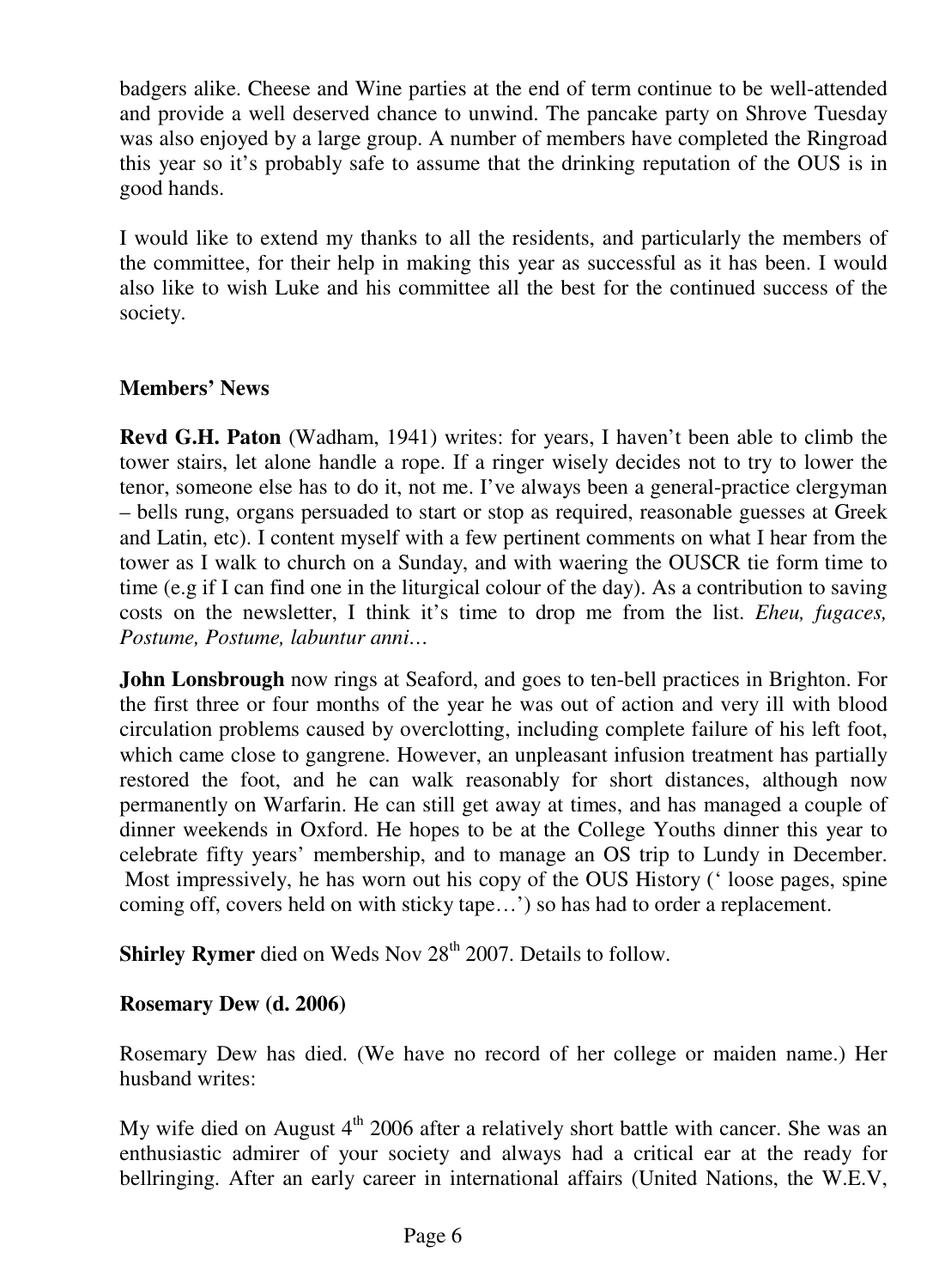F.A.O in Rome), and in the Medical Research Council, working sometimes as an interpreter but more commonly as a precis writer of meetings, we got married in 1963 in Horsham parish church. By a twist of fate we had to abandon the church bells because of the assasination of J.F.Kennedy the evening before. However, I hope we partially rectified this when our ringers completed a quarter peal on ten bells at Rosemary's memorial service.

# **John Leary** died on March 29<sup>th</sup> 2007.

# *From the Ringing World of June 22nd, 2007:*

Born and bred a Yorkshireman (and proud of it), John learned to ring some time in 1965 at St Augustine's, Hedon while at school at Hymers College in Hull. John was clearly exceptionally intelligent and whilst the best students in the school studied, in addition to other subjects, Greek, John also studied Hebrew, something not offered to many. He brought the same quickness of study and intelligent understanding to bell ringing. Roddy Horton recalls arranging a peal of Plain Bob Major at Hedon in 1967 in which John was included. Roddy was going to call the peal but "struggled with the composition" so John called it - his first peal!

In October 1967, when only just 17 years of age, John went up to Oxford University to study Chemistry. He joined the OUS, but also took a keen interest in folk song and dance, becoming a member of the Cecil Sharpe Society. At this time, John was very interested in all sorts of 6-bell methods, and five of the peals which he rang in his year at Oxford were of multi-minor, including one in 37 methods. Perhaps it was his comparative youth, or perhaps because he is remembered as enjoying Oxford life to the full, but whatever the reason John did not do as well academically as might have been expected, and at the end of the first year he transferred to Reading University. He said that as a result of being at Oxford he was very good at punting, but that he felt Reading was more suited to him.

After graduation John obtained work in the pharmaceutical industry. He joined Berk Pharmaceuticals near Guildford, initially as an analyst, but over the next twenty years, and a number of changes in ownership, he worked his way up to the position of Chief Analyst with additional responsibilities for manufacturing systems. His arrival in Guildford certainly made an impact on the local ringers, many of whom remember in some detail their first meeting with him. Richard Major remembers being in the ringing room of St Nicolas church when the fledgling University of Surrey Association was holding a practice. John arrived with a smart, short haircut, neat clothes and a full length furled umbrella, looking quite out of place in a university group of the early 1970's. He announced that he had just arrived in the area and that he was called "Gnome"! When surprise was expressed at the name he took off his coat and revealed a waistcoat with a gnome embroidered on  $it - no$  further explanation of the name was forthcoming.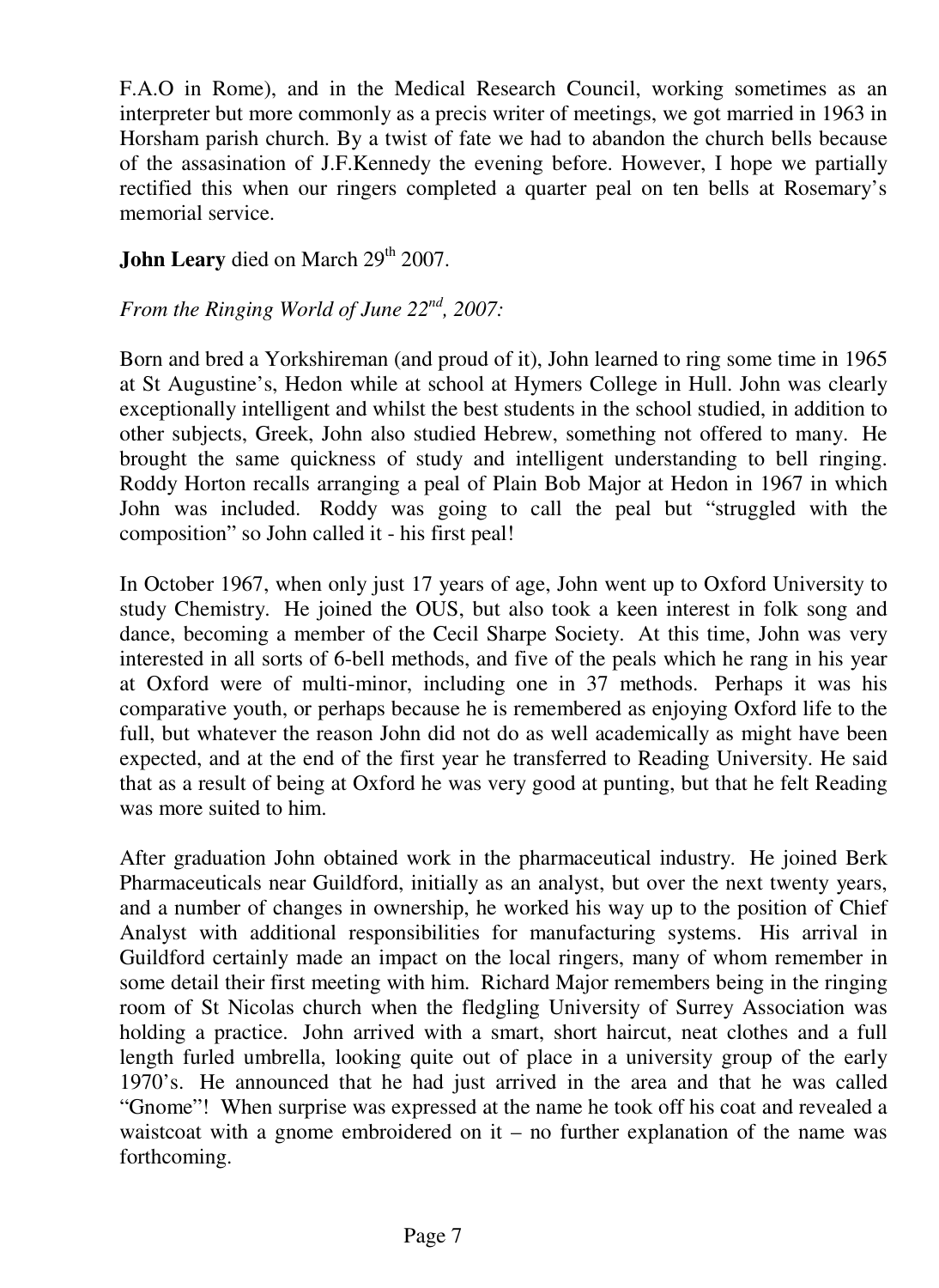John joined the band at Stoke-next-Guildford, recently augmented to 6, and within a short time he established one of the best practices in the area. He also continued to support the University society. Without fuss, and sometimes without the recipients even noticing, John organised ringing to help people progress. He had a talent for managing practices which would stretch most members of the band, and although he could be a hard task master, if you were willing to take note and respond to his challenges the results were worth it. A work colleague introduced John to caving, and he developed an interest in cave photography and taking beginner parties, typically made up of bell ringers, underground. In return, John convinced a number of his caving friends to take up ringing. In addition, he found time to undertake research for his PhD under the auspices of London University.

Eventually, work forced John to move to Sussex and, with his first wife Caroline, he set up home in Polegate and joined the band at Ringmer. In 1984 John became a member of the Ancient Society of College Youths, ringing his first peal for them (4-spliced Surprise Maximus at Ipswich) in October of that year. As a practical ringer John was exceptional. He very rarely made a mistake, and was an excellent striker and conductor on all numbers of bells no matter how complex the method. He kept no peal records, so his actually total is unknown, although it was probably around 400. Even at the peak of his peal ringing career in the 1980's he rarely rang more than about 20 peals a year, and in many years he rang far fewer. Yet such was his ability and reliability that he was automatically included in bands setting out to achieve something new and complex, and no matter how long it had been since his previous peal, he rang, and often conducted, the most difficult and complex peals with confidence.

John was probably least happy during his Sussex years. Neither his home nor his work life were without difficulties, but in time his friendship with Sophie, whom he first met as one of a number of young female learners at the practice at Witley in Surrey, developed into a close relationship and eventually to marriage and a family. For some time, work kept them apart. John continued to live and work in Sussex and Sophie was working near Salisbury, but in 1993 John joined RP Scherer in Swindon and he and Sophie married in September of that year and set up home in All Cannings, Wiltshire.

Once again John chose to support his local band and was instrumental in augmenting the peal to six. Before this happened, however, John rang and conducted his first peal of Doubles (in 21 methods) and, in so doing, achieved the probably unique feat of calling the first peal he had rung on each number of bells from 5 to 12. Under John's guidance a young band was beginning to make good progress, and he would surely have been proud of how well they rang prior to his funeral.

By the exercise at large, who did not know him personally, John will probably be best remembered as a great theoretician and composer. He had a deep understanding of ringing theory and pushed back the boundaries in a number of ways. In the early days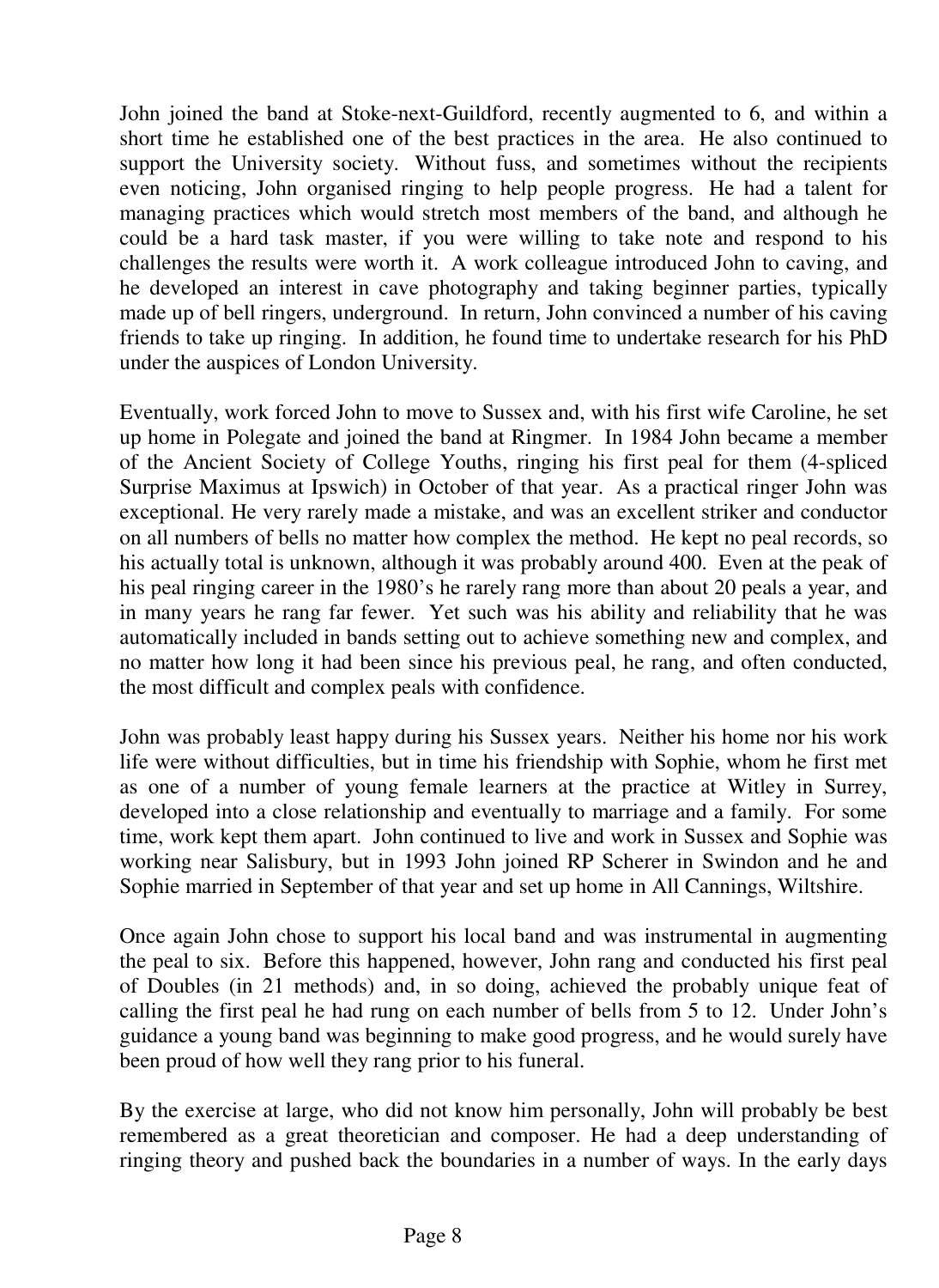he did a lot of excellent work on Spliced Minor and it is said that Harold Chant, a Yorkshireman of the old school, described some of John's work as "the best thing since sliced bread". John helped to produce the modern description of false course head groups and in 1993 wrote a book on composing for the Central Council, which is still in print.

Having worked his way through Norman Smith's all-the-work series, for somebody else's benefit, John decided he wanted something more challenging so he set to work and produced his own excellent, and very difficult, series of 12 to 23 methods - all methods wrong place, all works above and below different, all place bells different, and all 12 lead end groups included. The series was rung, with John conducting, in 1984/5 with a combined Guildford/Sussex band, and members of the band say it is one of the hardest things they have ever done. In fact the 23 has been rung only once since then. The Spliced Surprise Major series is probably his very best work, but he produced many compositions in all sorts of methods – all of them good and many of them very innovative. His Spliced Surprise Royal series in up to 14 methods, rung with the College Youths, has the same characteristics as the Major and was a significant step forward. In his early years John was one of those people who had little time for odd bell methods but he fairly soon grew to appreciate Stedman, particularly Stedman Caters, and he produced some superb compositions in the method and, incidentally, quickly became an expert Stedman conductor. Finally, and largely behind the scenes, John was from time to time asked to undertake challenging commissions. For example the record 15,840 30 atw Spliced Surprise Maximus which exploits cyclic part ends was one of his compositions. And he was working on a record length of Spliced Surprise Royal for the College Youths at the time of his death….

## **Peter Semmens**

## *From the Daily Telegraph:*

Peter Semmens, who has died aged 79, fulfilled every train-spotter's dream by becoming the pre-eminent authority on every aspect of trains and railways, from their history, design and technology to timetables and comparative performance.

He wrote 36 books, ranging from a three-volume history of the Great Western Railway to volumes about railway disasters and steam technology. For 22 years he wrote the monthly "Railway Practice and Performance" column in Railway Magazine, which provides detailed analysis of comparative performance, against a wide range of indicators, of different types of locomotive. He lectured and advised on television documentaries and, as the first deputy curator of the National Railway Museum at York, was responsible for supervising the building of the museum and bringing together its vast collection in preparation for its opening in 1975.

The son of a bank manager, Peter William Brett Semmens was born at Saltash, Cornwall, on September 13 1927. Educated at St Edward's School, Oxford, he studied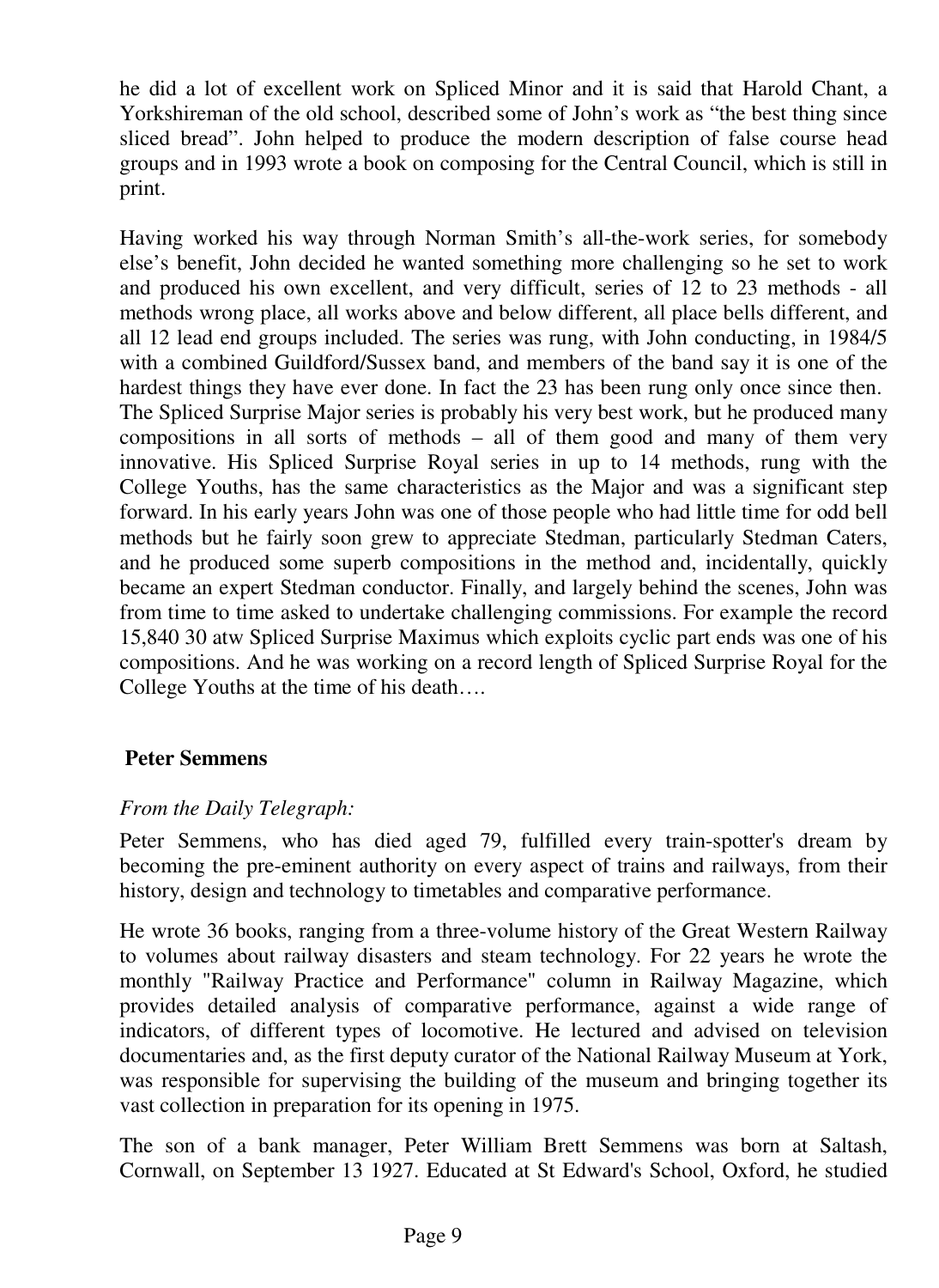Chemistry at Exeter College, Oxford, where he developed an interest in bellringing, becoming master of the University Change Ringers, and learned to fly a Tiger Moth.

But railways were his real passion. An avid train-spotter as a boy, he never went anywhere without his camera, and from the 1940s he took a vast number of photographs of trains which he carefully numbered and catalogued. On his first visit to meet the parents of his wife-to-be, Barbara Knee, at their home in Barnsley, he went off to watch a steam engine hauling coal trucks at a nearby pit and returned covered from head to foot in coaldust. The relationship survived, and they married in 1950.

After graduating, Semmens joined ICI at Billingham, Yorkshire, where he worked for the next 25 years and became involved in promoting science for young people. He served on the Council of the British Association for the Advancement of Science. In 1974 he joined the York Railways Museum as deputy curator. He also served on the Yorkshire Tourist Board.

In 1981 Semmens was invited by Railway Magazine to take over its "Practice and Performance" column - the longest-running railway column in the world. He continued to write it until 2003, having become the magazine's chief correspondent in 1990.

Following the Hatfield rail crash of 2000, for example, he noted that after the 1946 accident clearance of the wreckage started within a few hours, and all four tracks were reopened for service precisely 24 hours and 30 minutes after the train had left the rails.

By contrast, following the later accident, "in spite of all the modern technology, it will take a further two weeks to restore normal service after all the investigations have been carried out - hardly the way to attract passengers to travel by train, let alone demonstrate the efficiency of Railtrack's organisation."

Semmens's other books included a guide to the Stockton and Darlington Railway, biographies of well-known enginemen, a study of high-speed railways in Japan, a celebration of the building of the Channel Tunnel and Railway Disasters of the World (1994).

Peter Semmens died on March 4. He is survived by his wife and five children.

# **Preb. John G.M. Scott** died on July 9<sup>th</sup> 2007.

## *From Mike Mears:*

 … He lived in Devon for most of his life and I had always assumed that he was a Devonian by birth, so it came as quite a surprise when he told me, not long before his death, that he was born at Blackheath. He spent part of his childhood overseas, as his father was in the Navy, before settling in South West Devon when his father became King's Harbour Master at Plymouth. John was educated at Sherborne School in Dorset, before serving in the Royal Navy and then reading history at St Edmund Hall in Oxford,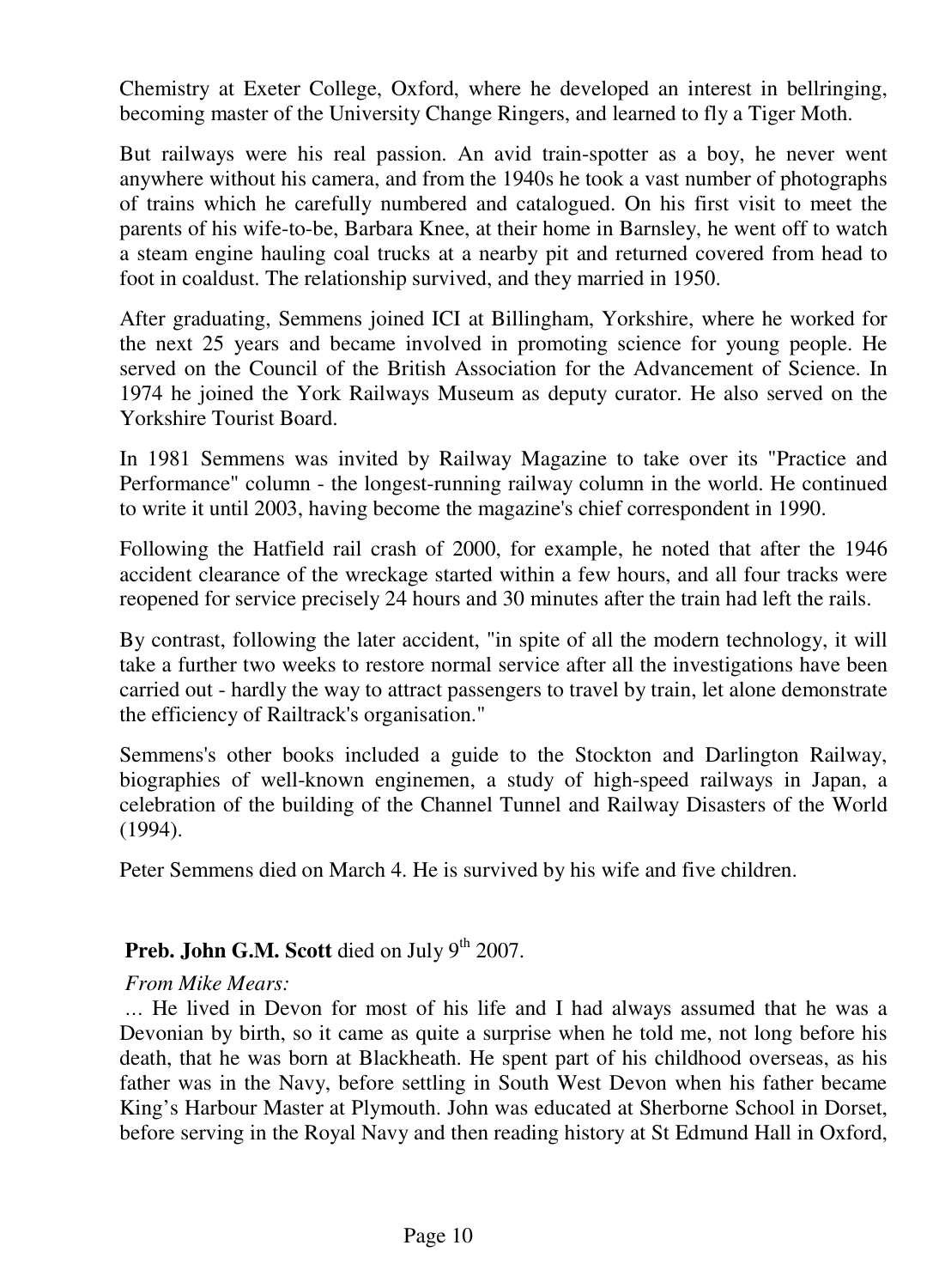where he rowed, learnt to ring with the Oxford University Society and met Claire, whom he married in 1954.

On leaving Oxford John went to theological college at Cheshunt, and was ordained deacon in 1951. His first curacy was at Exeter St Thomas followed by Wolborough. In 1958, he moved to North-West Devon and became vicar of Clawton with Tetcott and Luffincott. I can remember him telling me stories of the cold winter of 1963, especially of driving between the parishes on the snow and ice and not using brakes.

I first met him when he became vicar of Newton St Cyres and Cowley in 1966, where he remained until the end of 1983… He soon got involved in all aspects of village life, including serving as a school governor and editing and duplicating the *Newton Wonder*, which he reminded everyone was a magazine of the full parish, not just for those who went to church. He also started the annual event of beating the bounds and led the carol singing around the village at Christmas, both activities raising money for charity. He was often seen walking around with an open-necked shirt instead of the traditional dogcollar. He kept bees – that was a first for a vicar at Newton…

He moved to become vicar of Bampton, with three other country parishes, at the beginning of 1984, the same year he was appointed a Prebendary of Exeter Cathedral. He retired to Totnes in 1991, where he continued to take services in the Totnes group. Retirement enabled him to follow and develop many interests, particularly sailing. He had always been very keen on sailing, but hadn't had the time to enjoy it as much as he would have liked. Sadly, in 1998, Claire died suddenly, but it was typical of John that he learnt to cook for himself and reminded me on more than one occasion that he hadn't needed to resort to ready meals from supermarkets.

He was a very practical man and very able wood-worker. Many a time at Newton St Cyres I found him in his well-equipped workshop, mending something or making something new, including items of furniture and detailed models (particularly ships and boats).

In his early days he developed a great love of Dartmoor and spent many hours walking all parts, including walking from South to North in a day, and became very knowledgeable on wildlife, particularly birds and butterflies.

He always had a great interest in architecture and at Newton St Cyres developed an interest in clocks, when he and one of his parishioners set about restoring the church clock, which had been silent for many years.

His ringing career makes different reading than most. He was not a prolific peal- ringer and certainly didn't keep records, but there are a few worthy of mention. His first peal was Plain Bob Minor at Oxford St Thomas, with the OUS, conducted by Rodney Meadows. He rang a few peals for the Devon Guild during the 1950s including ringing